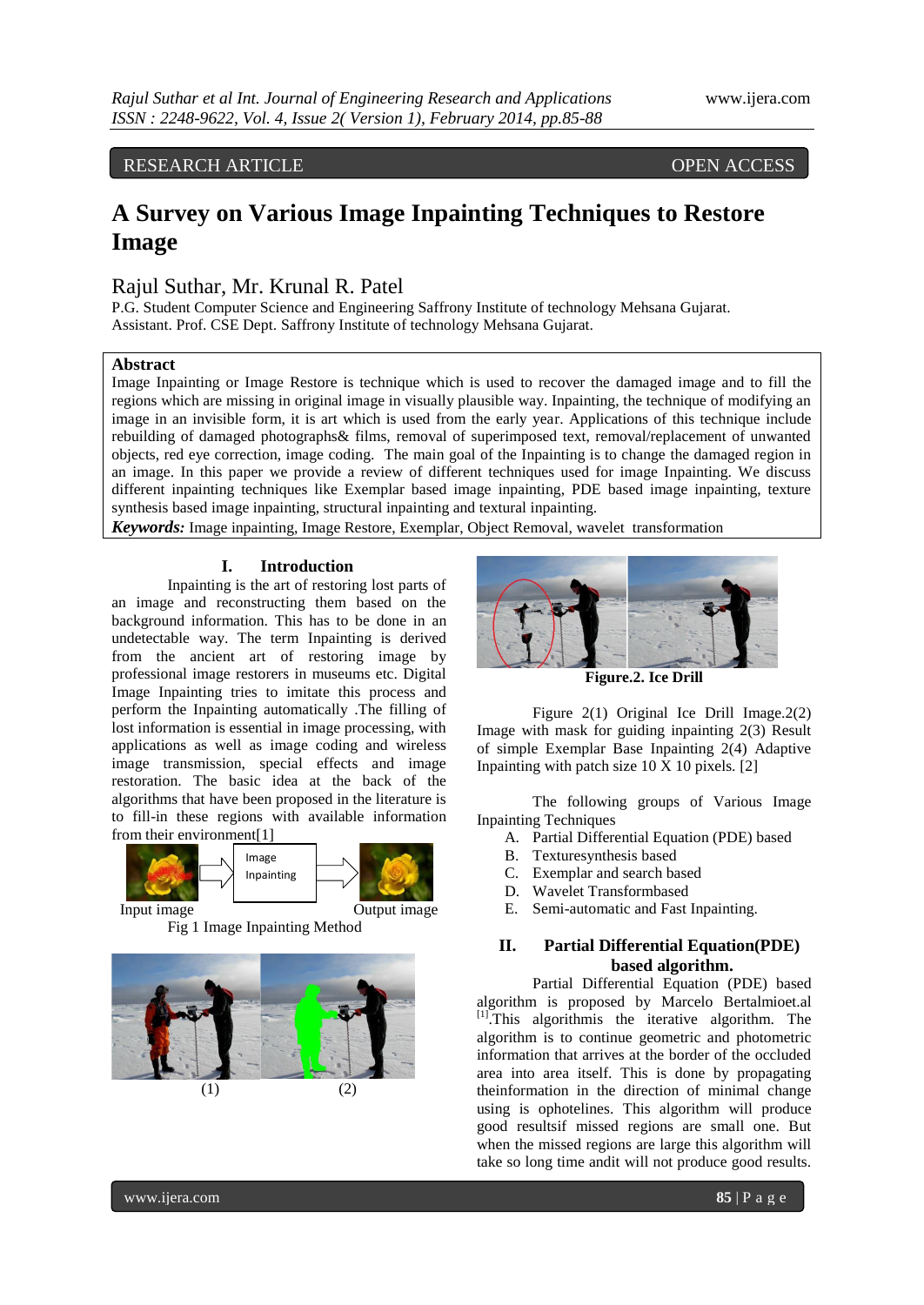Then inspired by this work, Chan and Shen [3] proposed the Total Variational (TV) Inpainting model. This algorithm is good due to Isophote driven Approach we find the line of equal gray scale values which contains the more promising information and this used to complete the image with less time. This algorithm also provide some problem, The main difficulty with this algorithm is imitation of large texture regions. This algorithm also unable to recover Partially Degraded Image.

# **III. Texturesynthesis based Image Inpainting**

The Texture synthesis is a field of study independent from, butrelated to inpainting.In the general definition of this problem,an input sample of a texture is given, and the goal is to producemore of that texture.The simplest solution is to tile the texture sample on arectangular grid of desired size. However, even if the sample can be tiled seamlessly, the resulting larger grid structureis easily noticeable and it distorts the perception of theactual texture. More sophisticated techniques are required forreproducing the actual texture with all its features and nothingmore.

A regular (also called deterministic, structured, periodic) textureis characterized by a primitive element (texton or texel) that isregularly placed on a grid or a lattice. For example, floor tiles,brick walls are regular textures, sand, smoke are non-regular.Contrarily, in non-regular (stochastic, random) textures, thereis no apparent repeating pattern or local structure, but globalstatistical properties.The texture synthesis based Inpainting perform well inapproximating textures.

These algorithms have difficulty in handling natural images as they are composed ofstructures in form of edges.

Hencewhile appreciating the use of texture synthesis techniques in Inpainting, it is important to understand that thesemethods address only a small subset of Inpainting issues and these methods are not suitable for a large objects.

#### **IV. ExemplarbasedImage Inpainting**

The exemplar based consists of two basic steps1.priority assignment is done and the 2.the selection of the best matching patch. The exemplar based approach samples the bestmatching patches from the known region, whose similarity is measured by certain metrics, and pastes into thetarget patches in the missing region.Exemplar- based Inpainting iteratively synthesizes the unknown region i. e. target region, by the mostsimilar patch in the source region.

The method fills structures in the missing regions using spatial information of neighboring regions. This method is an efficient approach

forreconstructing big target regions.Normally, an exemplar-based Inpainting algorithm includes the following four main steps:

- I. Initializing the Target Region:, in which the initial missing areas are extracted and represented with appropriate data structures.
- II. Computing Filling Priorities: in this a predefined priority function is used to compute the filling order for all unfilled pixels  $p \in \delta\Omega$  in the beginning of each filling iteration.
- III. Searching Example and Compositing: in which the most similar example is searched from the sourceregion  $\Phi$  to compose the given patch, Ψ (of size  $N \times N$  pixels) that centered on the given pixel p.
- IV. Updating Image Information: in which the boundary  $\delta\Omega$  of the target region  $\Omega$  and the requiredinformation for computing filling priorities are updated.



**Figure 3**: Structure propagation by exemplar-based texture synthesis.

(a) Original image, with the target region  $\Omega$ , its contour  $\delta\Omega$  and the source region  $\Phi$  clearly marked. (b) We want to synthesize the area delimited by the patch ψpcentred on the point p €δΩ

The Exemplar-based algorithms adopt the greedy strategy, so these algorithms suffer fromthe common problems of the greedy algorithm, being the filling order is very critical.Exemplar based Inpainting will produce good results only if the missing region consists of simple structure andtexture. And if there are not sufficient samples in image then it is impossible to synthesize the desired image.

## **V. Wavelet Transform based**

The algorithm [4] presented the technique with the help of the wavelet transform. Here we expect the best global structure estimation of damaged regions in addition to shape and texture properties. If we consider the fact of multi-resolution analysis, data separation, compaction along with the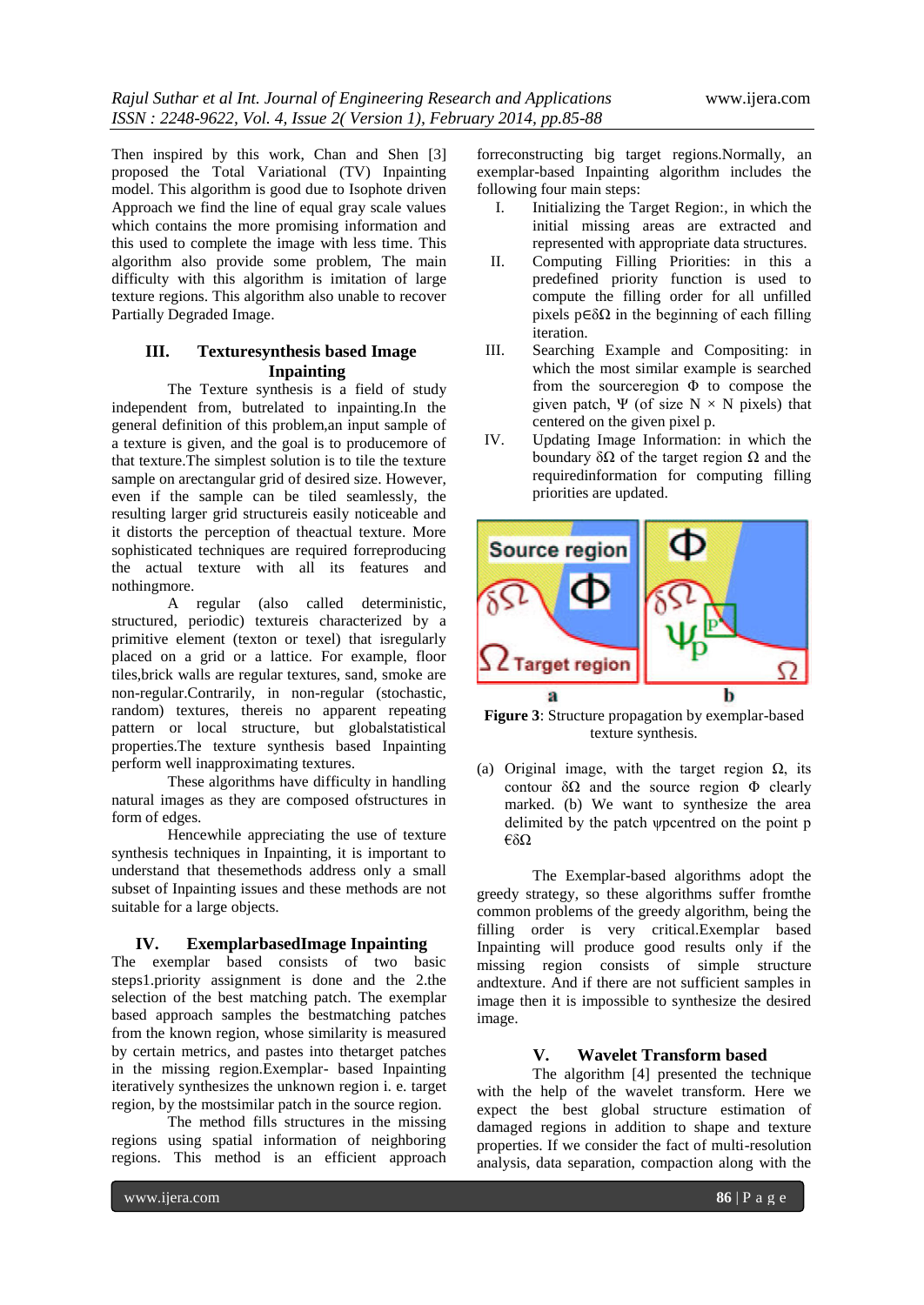statistical properties then we have to consider the wavelet transform due to its good image representation quality. Wavelet transform try to satisfy the human visual system (HVS). The algorithm decomposition of incomplete image is done with the help of wavelet and after that wavelet and scaling coefficients is found. The image inpainting process is applied in the wavelet domain by considering both scaling and wavelet coefficient from coarse to fine scales in the target region. Using this algorithm one benefit is This utilizes inter and intra scale dependency to maintain image structure and texture quality using Wavelet Transform. But difficulties In this algorithm mask for regions are defined manually.



Figure.4. Wavelet transform decomposition of image [2]



Figure.5. Result of Wavelet Transform [2]

**VI. Semi-automatic and Fast In painting.**

This image in painting requires user assistance the in theform of guide lines to help in structure completion has found favour with researchers. The method by Jian et.al [5] proposed inpainting with Structure propagation. this perform two-step process. First A user manually specifies important missing information in the hole by

www.ijera.com **87** | P a g e

sketching object boundaries from theknown to the unknown region and then a patch based texture synthesis is used to generate the texture. Themissing image patches are synthesized along the user specified curves by formulating the problem as a global optimization problem under various structural and consistency constraints. Simple dynamic programming can beused to derive the optimal answer if only a single curve is present. For multiple objects, the optimization is greatdeal more difficult and the proposes approximated the answer by using belief propagation. All the methods discussed above take minutes to hours to complete depending on the size of the Inpainting area and hencemaking it unacceptable for interactive user applications. To speed up the conventional image Inpaintingalgorithms, new classes of fast Inpainting techniques are being developed. Oliviera et.al [6] proposed a fast digital In painting technique based on an isotropic diffusion model which performs Inpainting by repeatedlyconvolving the Inpainting region with a diffusion kernel. A new method which treats the missing regions aslevel sets and uses Fast Marching Method (FMM) to propagate image information has been proposed by Teleain [7]. These fast techniques are not suitable in filling large hole regions as they lack explicit methods to in paintedge regions. This technique results in blur effect in image.

#### **VII. Conclusion**

In this paper a variety of image Inpainting techniques such as texture synthesis based Inpainting, PDE based Inpainting, Exemplar based Inpainting,wavelet transformation and semiautomatic and fast Inpainting techniques are studied.Image inpainting is recently very important research area in the field of image processing. Theperformance of different techniques is compared based on the area to be inpainted. Most of the algorithms work wellfor small scratch regions or small regions to be inpainted. In future we would like to implement algorithms reviewedin this paper would like to compare their performances. We would like to improve those algorithms and would liketo propose a new inpainting algorithm for inpainting large regions. And includes growth of efficient algorithm to decrease the time required for Inpainting and reduce computational cost.

#### **References**

[1] Marcelo Bertalmio, Luminita Vese, Guillermo Sapiro (2003), "Simultaneous Structure and Texture Image In painting", *IEEE transactions on image processing*, vol. 12